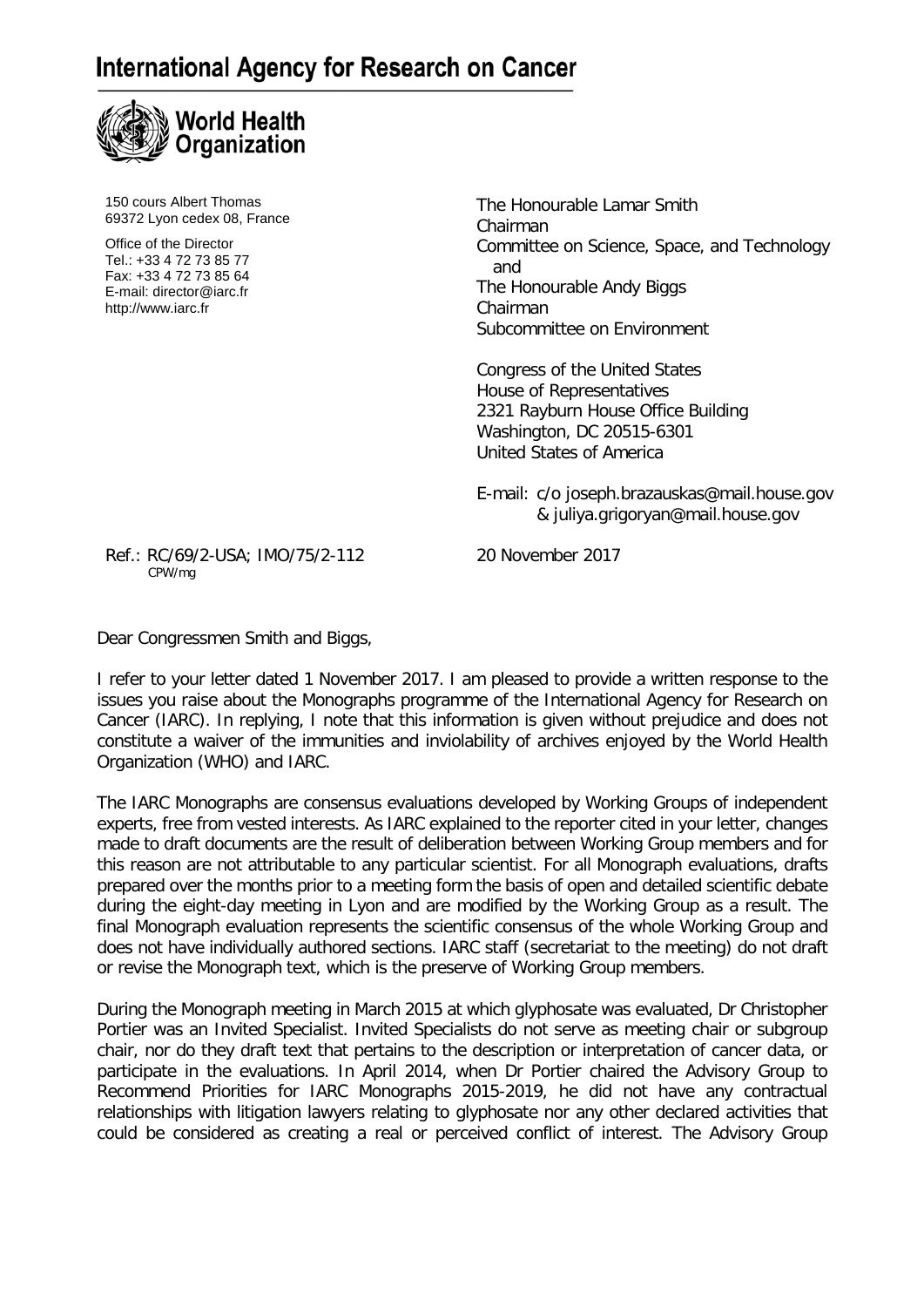comprised 21 members from 13 countries and their recommendations were published in The L*ancet Oncology*<sup>[1](#page-1-0)</sup> and on the IARC website<sup>[2](#page-1-1)</sup>.

In the interests of transparency, the IARC Monographs are based on independent scientific review of published research and not on the basis of unpublished or "secret data" unavailable publicly. According to this principle and as required by its <u>Preamble<sup>[3](#page-1-2)</sup>,</u> the <u>IARC Monograph on glyphosate<sup>[4](#page-1-3)</sup></u> did not include any unpublished information on the Agricultural Health Study (AHS). Therefore, it is false to assert that Dr Blair was in a position to withhold critical information from IARC, about the AHS or any other unpublished study, for that matter. The Working Group did consider the published report from the AHS.

This same principle of independent scientific review and verification explains differences between a draft document and the published Monograph text referred to by Ms Kelland. Most of these differences specifically relate to a review article<sup>5</sup> co-authored by a Monsanto scientist and which has been the subject of investigative reporting concerning "ghost-writing"<sup>6</sup>. The draft Monograph document seen by Ms Kelland reported the conclusions of the authors of this review article. During the Monographs consensus meeting, the Working Group considered that information in the review article and its supplement was insufficient for independent evaluation of the individual studies and the conclusions reached by the Monsanto scientist and other authors. As a result, the draft was revised, and the text in the published [Monograph](http://monographs.iarc.fr/ENG/Monographs/vol112/mono112-10.pdf) is the consensus opinion of the Working Group. Nevertheless, the Monograph factually describes the review article and the reported findings (see pages 34–35 and 40–41).

Draft and deliberative materials are not made public, in order to protect the Working Group scientists from interference by vested interests. The position of IARC and the WHO concerning the public release of deliberative documents, or records of deliberative scientific discussions, is consistent with standard practice in scientific committees. Individual Working Group members contacted IARC to express concerns when being pressed to respond to allegations about the scientific debate that took place during the Monograph meeting. In this light, IARC issued a reminder to all parties not to pressure or intimidate scientists in relation to their role as Working Group members<sup>[7](#page-1-6)</sup>.

Draft documents are available, however, to all scientists attending the Monograph meetings, including Observers from industry. IARC was pleased to welcome various scientific Observers to the glyphosate Monograph meeting, including from Monsanto. The Monsanto Observer was quoted in the media as saying: "The meeting was held in accordance with IARC procedures. Dr Kurt Straif, the director of the Monographs, has an intimate knowledge of the rules in force and insisted that they be respected."[8](#page-1-7)

I

<span id="page-1-0"></span><sup>1</sup> Straif K *et al*. (2014). Future priorities for the IARC Monographs. *Lancet Oncol*, 15, 683-684. <http://www.thelancet.com/journals/lanonc/article/PIIS1470-2045%2814%2970168-8/fulltext>

<sup>&</sup>lt;sup>2</sup> IARC (2014). Report of the Advisory Group to Recommend Priorities for IARC Monographs during 2015–2019.

<span id="page-1-1"></span><http://monographs.iarc.fr/ENG/Publications/internrep/14-002.pdf><br>3 IARC (2006). Preamble to the IARC Monographs. http://monographs.iarc.fr/ENG/Preamble/index.php.

<span id="page-1-3"></span><span id="page-1-2"></span><sup>&</sup>lt;sup>4</sup> IARC Working Group on the Evaluation of Carcinogenic Risk to Humans (2017). Some Organophosphate Insecticides and Herbicides. <http://monographs.iarc.fr/ENG/Monographs/vol112/index.php>

<span id="page-1-4"></span><sup>5</sup> Greim H *et al*. (2015). Evaluation of carcinogenic potential of the herbicide glyphosate, drawing on tumor incidence data from fourteen chronic/carcinogenicity rodent studies. *Crit Rev Toxicol*, 45, 185–208. PMID:25716480

<span id="page-1-5"></span><sup>6</sup> [http://abonnes.lemonde.fr/planete/article/2017/10/04/monsanto-papers-desinformation-organisee-autour-du](http://abonnes.lemonde.fr/planete/article/2017/10/04/monsanto-papers-desinformation-organisee-autour-du-glyphosate_5195771_3244.html)[glyphosate\\_5195771\\_3244.html;](http://abonnes.lemonde.fr/planete/article/2017/10/04/monsanto-papers-desinformation-organisee-autour-du-glyphosate_5195771_3244.html) [http://www.europarl.europa.eu/cmsdata/129120/PH%20Glyphosate\\_Gillam.pdf;](http://www.europarl.europa.eu/cmsdata/129120/PH%20Glyphosate_Gillam.pdf) <https://www.bloomberg.com/news/articles/2017-08-09/monsanto-was-its-own-ghostwriter-for-some-safety-reviews> <sup>7</sup> [http://www.iarc.fr/en/media-centre/iarcnews/2016/glyphosate\\_IARC2016.php](http://www.iarc.fr/en/media-centre/iarcnews/2016/glyphosate_IARC2016.php)

<span id="page-1-7"></span><span id="page-1-6"></span><sup>8</sup> [http://abonnes.lemonde.fr/planete/article/2017/10/18/glyphosate-monsanto-tente-une-derniere-man-uvre-pour](http://abonnes.lemonde.fr/planete/article/2017/10/18/glyphosate-monsanto-tente-une-derniere-man-uvre-pour-sauver-le-roundup_5202606_3244.html)[sauver-le-roundup\\_5202606\\_3244.html](http://abonnes.lemonde.fr/planete/article/2017/10/18/glyphosate-monsanto-tente-une-derniere-man-uvre-pour-sauver-le-roundup_5202606_3244.html)